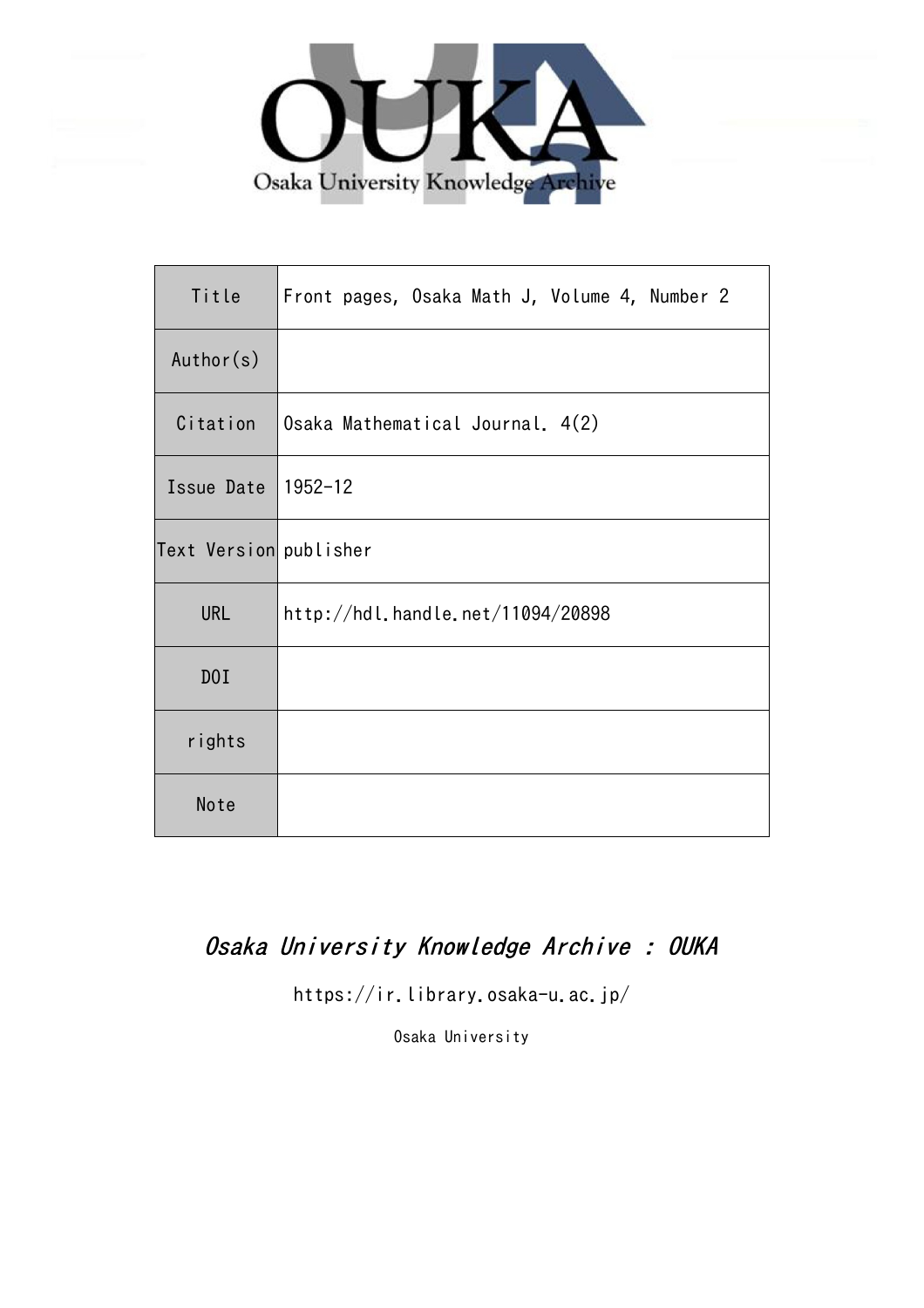# OSAKA MATHEMATICAL JOURNAL

**EDITED BY**

MITIO NAGUMO HIDETAKA TERASAKA KENJIRO SHODA KINJIRO KUNUGUI

> Vol. 4, No. 2. December, 1952

**PUBLISHED BY THE** DEPARTMENT OF MATHEMATICS OSAKA UNIVERSITY **OSAKA, JAPAN**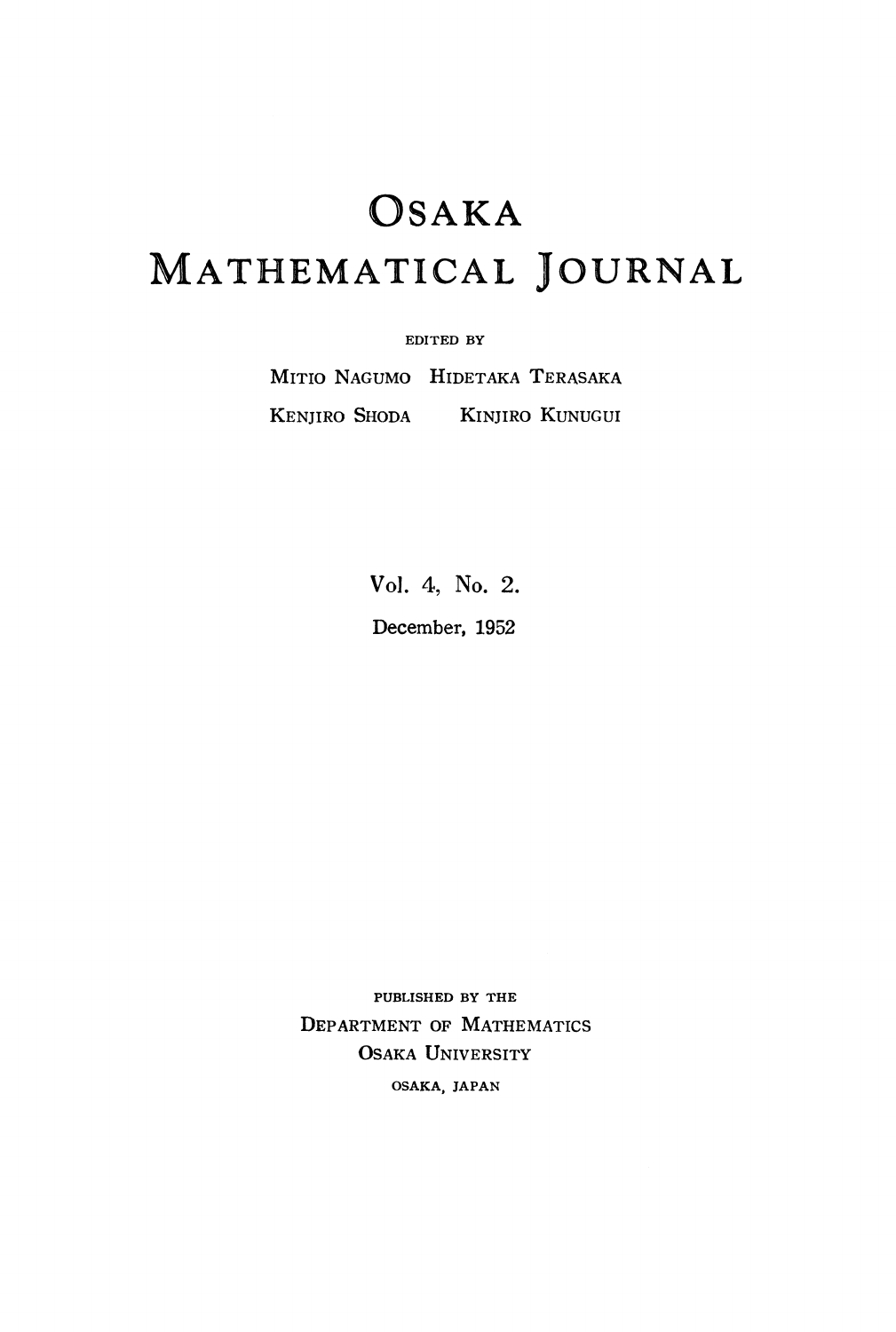*All communications relating to this publication should be addressed to the Redaction of the Osaka Mathematical Journal, Department of Mathematics, Osaka University, Nakanoshima, Osaka, Japan.*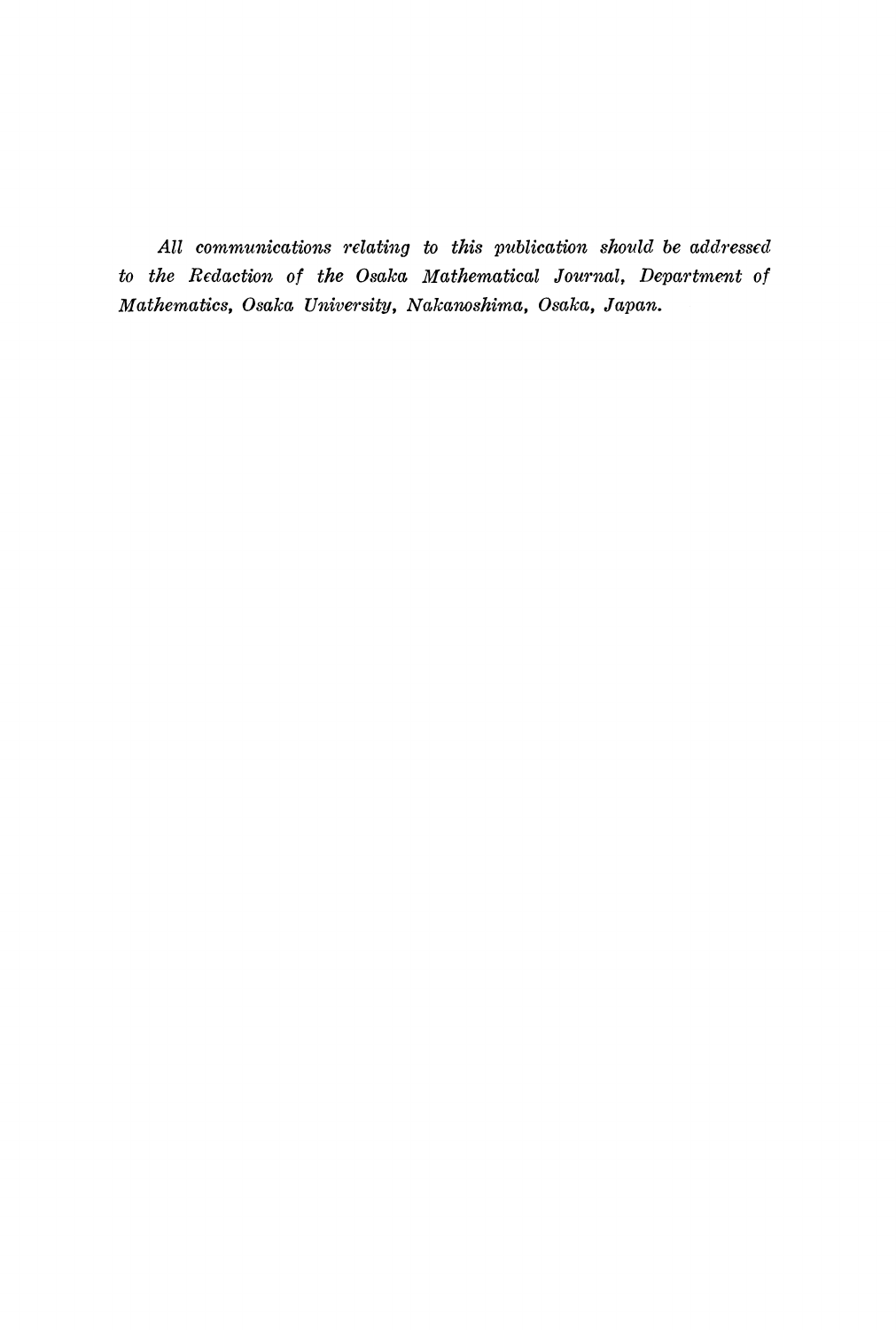# OSAKA MATHEMATICAL JOURNAL

#### **EDITED BY**

MITIO NAGUMO HIDETAKA TERASAKA KENJIRO SHODA KINJIRO KUNUGUI

> Vol. 4 **195 2**

PUBLISHED BY THE DEPARTMENT OF MATHEMATICS OSAKA UNIVERSITY **OSAKA, JAPAN**